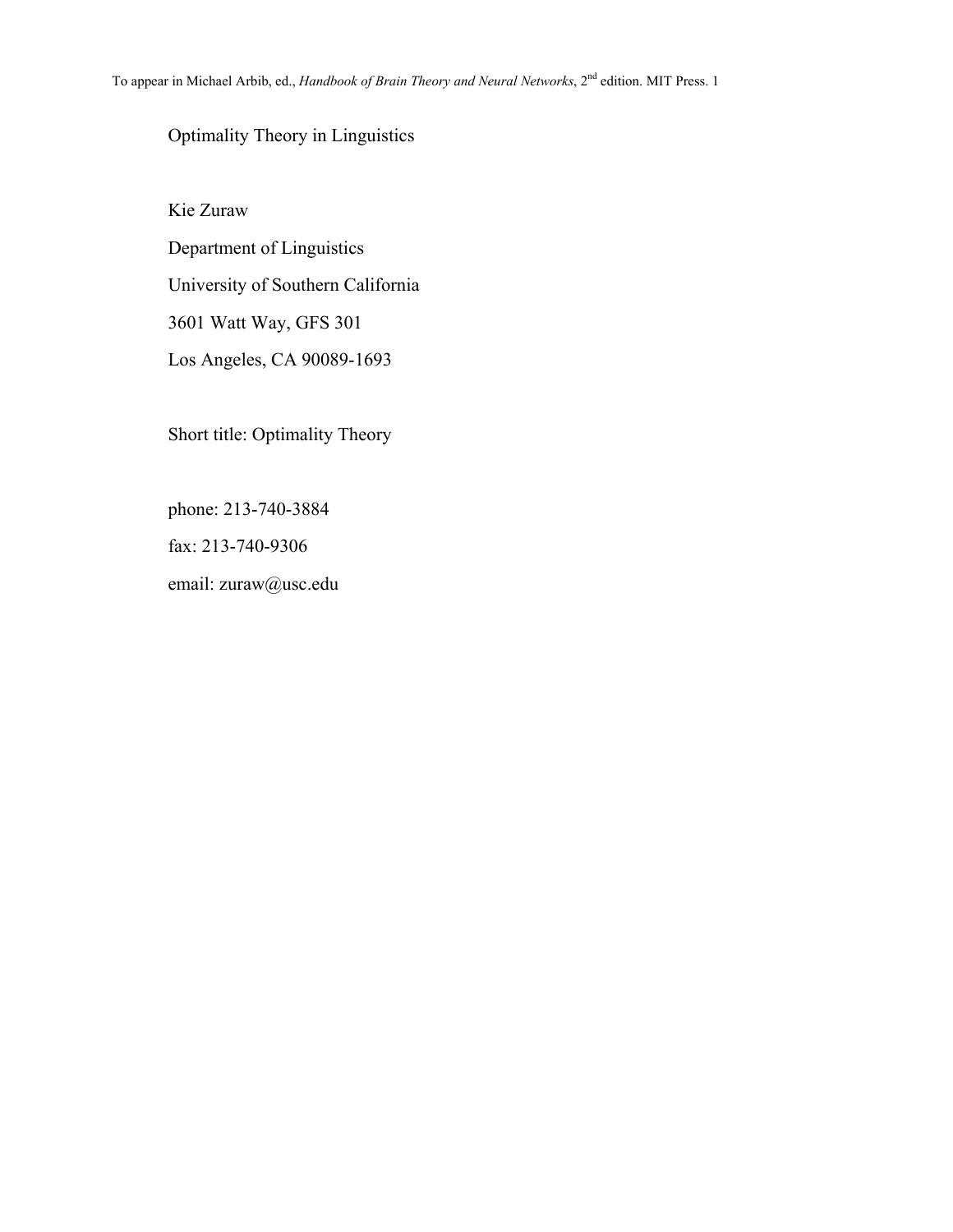## **INTRODUCTION**

Prince and Smolensky (1993) introduced Optimality Theory (OT) as a framework for linguistic analysis. Kager (1999) gives an entry-level introduction to OT, McCarthy (2001) surveys advanced topics, and the Rutgers Optimality Archive, (http://ruccs.rutgers.edu/roa.html) contains hundreds of OT papers. Within phonology, OT has largely supplanted rule-based frameworks. OT has also been applied to syntax and semantics, although not as widely; Legendre, Grimshaw, and Vikner (2001) provide an overview of current work in OT syntax.

Rule-based frameworks account for linguistic patterns through the sequential application of transformations to lexical entries. For example, variation between two pronunciations of the English plural suffix—[s] in *cats* but [z] in *dogs*—is explained by a rule that devoices the suffix after voiceless consonants (like [t]). The input *cat* + /z/, assembled from entries in the speaker's mental dictionary, is transformed by rule into the output *cat[s]*. In OT, the output is instead chosen through competition with other candidates: a constraint requiring adjacent consonants to match in voicing favors *cat[s]* over *cat[z]*.

 Generation of utterances in OT involves two functions, *Gen* and *Eval*. *Gen* takes an input and returns a (possibly infinite) set of output candidates. Some candidates might be identical to the input, others modified somewhat, others unrecognizable. *Eval* chooses the candidate that best satisfies a set of ranked constraints; this optimal candidate becomes the output.

The constraints of *Eval* are of two types. *Markedness* constraints enforce wellformedness of the output itself, prohibiting structures that are difficult to produce or comprehend, such as consonant clusters or phrases without overt heads. *Faithfulness* constraints enforce similarity between input and output, for example requiring all input consonants to appear in the output, or all morphosyntactic features in the input to be overtly realized in the output. Markedness and faithfulness constraints can conflict, so the constraints' ranking—which differs from language to language—determines the outcome. One language might eliminate consonant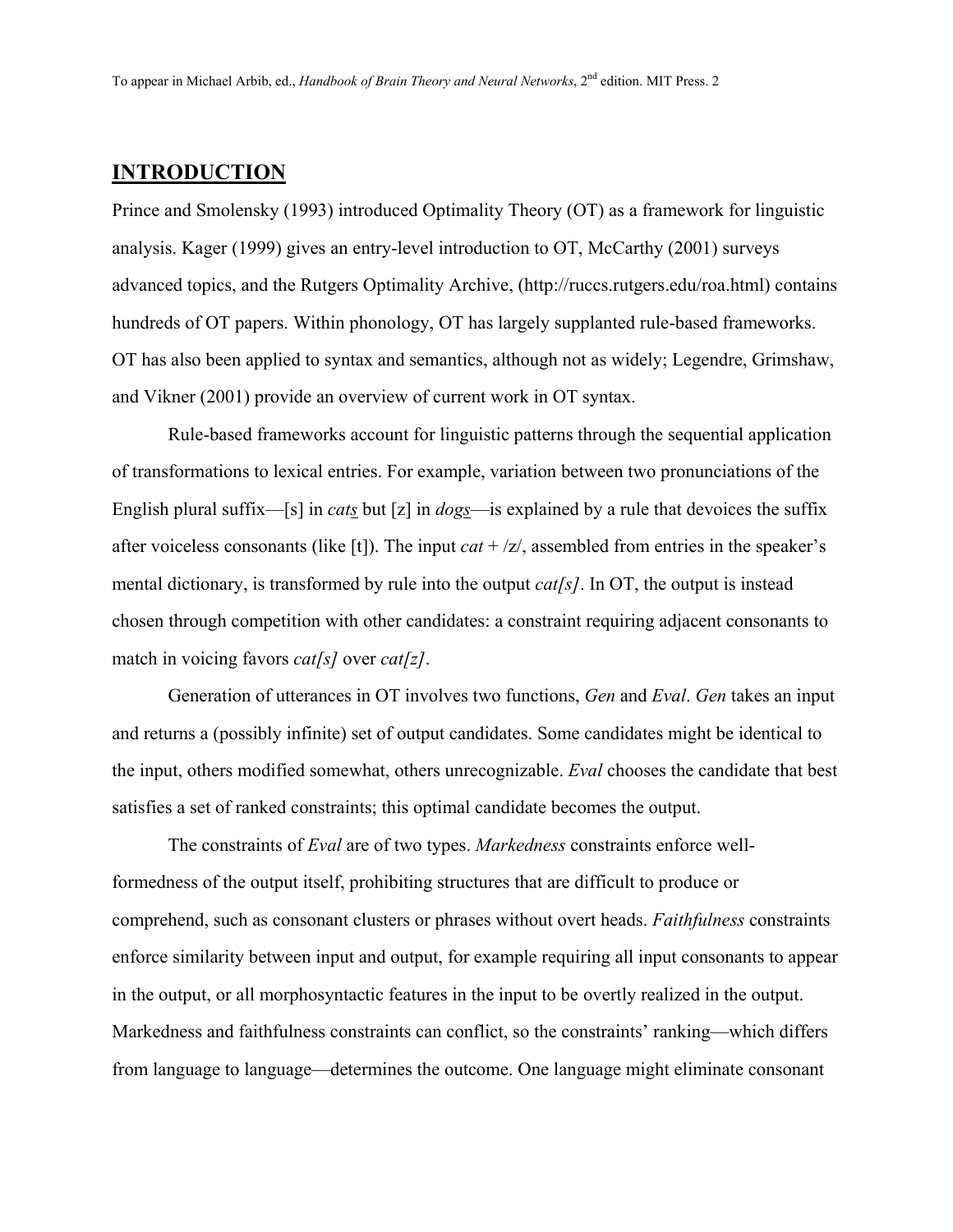clusters by deleting consonants, despite the resulting faithfulness violations; another might retain all input consonants, violating the markedness constraint.

In standard OT, constraints are strictly ranked and violable. *Strict ranking* means that a candidate violating a high-ranking constraint cannot redeem itself by satisfying lower-ranked constraints (constraints are not numerically weighted, and lower-ranked constraints cannot gang up on a higher-ranked constraint). *Violability* means that the optimal candidate need not satisfy all constraints. *Eval* can be viewed as choosing the subset of candidates that best satisfy the topranked constraint, then, of this subset, selecting the sub-subset that best satisfy the second-ranked constraint, and so on. Another way of describing *Eval* is that a candidate *i* is optimal if and only if, for any constraint that prefers another candidate *j* to *i*, there is a higher-ranked constraint that prefers *i* to *j*.

The *tableau* (a standard expositional device in OT) in [Figure 1](#page-12-0) illustrates output selection for the input */ilp/* in a hypothetical mini-language. Each of the four output candidates is flawed: *c*, the most faithful, has a consonant cluster; violating the markedness constraint \*CC, as indicated by the asterisk at the intersection of \*CC's column and *c*'s row. Candidate *b* has deleted a segment, and *a* has inserted a segment; these candidates violate the Faithfulness constraints DON'TDELETE and DON'TINSERT, respectively (phonologists' MAX and DEP). Candidate *d* has inserted a segment without breaking up the consonant cluster, violating both DON'TINSERT and \*CC.

\*CC is the highest-ranked constraint (ranking is indicated by left-to-right ordering of the constraints' columns—we can also write \*CC >> DON'TDELETE >> DON'TINSERT). *Eval* first eliminates *c* and *d* from the competition (exclamation mark represents elimination) because they alone violate \*CC. The shading in the cells to the right represents the irrelevance of *c*'s and *d*'s performance on any lower-ranked constraints. *Eval* next eliminates *b*, because it violates DON'TDELETE; the remaining candidate, *a*, is optimal, as indicated by the pointing finger. In this language, an input string /ilp/ is pronounced [ilip]; in another language, the constraint ranking, and thus the output, might be different. There are rankings that would choose *a* or *b* as the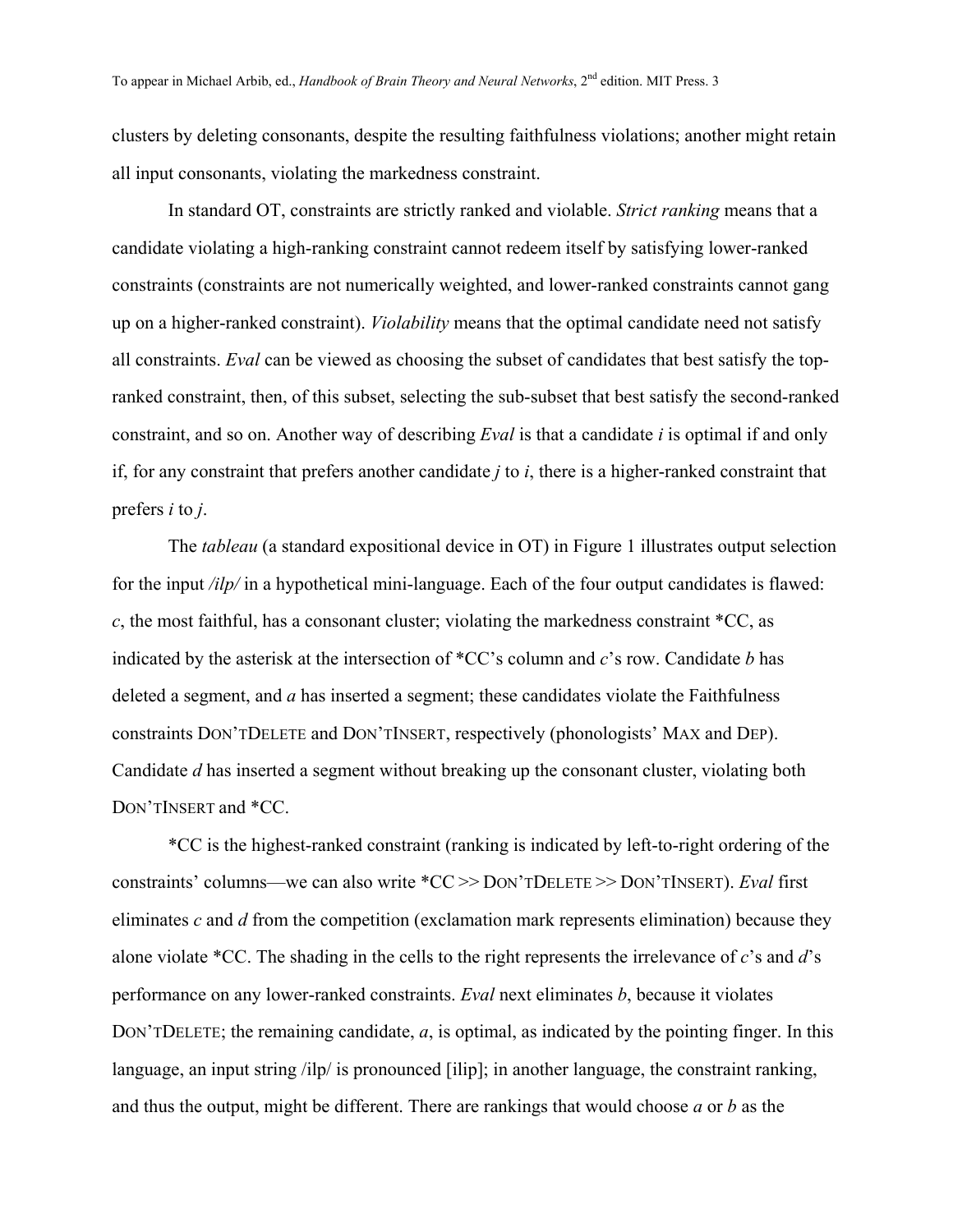optimal candidate. Candidate *d*, however is *harmonically bounded* by *a*, and by *c*: its violations are a proper superset of both *a*'s and *c*'s. Therefore, *d* cannot be the optimal candidate under any ranking of just these three constraints, though it could be optimal with a larger constraint set.

Wilson (2001) proposes an alternative formulation of *Eval*, in which markedness constraints are 'targeted': they compare only candidates that are maximally perceptually similar and impose only pairwise preferences on candidates. For each constraint, starting with the highest ranked, *Eval* adds any new pairwise preferences that do not contradict those imposed by higher-ranked constraints, and constructs the transitive closure.

# **OT IN LINGUISTIC THEORY**

This section reviews why OT has been so widely adopted, and its advantages and disadvantages. See McCarthy (2001) for discussion of these issues.

OT was developed as a response to a "conceptual crisis at the center of phonological thought" (Prince & Smolensky 1993; 1) concerning the role of output constraints. In a 1970 *Linguistic Inquiry* article, Charles Kisseberth identified a 'conspiracy' in Yawelmani: rules of vowel insertion and deletion conspire to place every consonant adjacent to a vowel. Kisseberth proposed introducing constraints (such as \*CCC, forbidding three-consonant clusters) to block or trigger rules, which could then be simplified and made more similar across languages. Output constraints were increasingly exploited in the literature, but many aspects of their use were unclear. How should a constraint be designated to blocker or trigger a rule? What if output constraints conflicted? How could non-absolute preferences be expressed? For example, Yawelmani allows the sequences C*i*CC and CC*i*C, but underlying CCC is repaired to C*i*CC. Therefore, in addition to the constraint \*CCC and the rule of *i*-insertion, there must be a constraint preferring C*i*CC over CC*i*C. But this second constraint is violable, because CC*i*C sequences do occur. OT addressed these problems by eliminating rules entirely in favor of constraints, and specifying how constraints interact.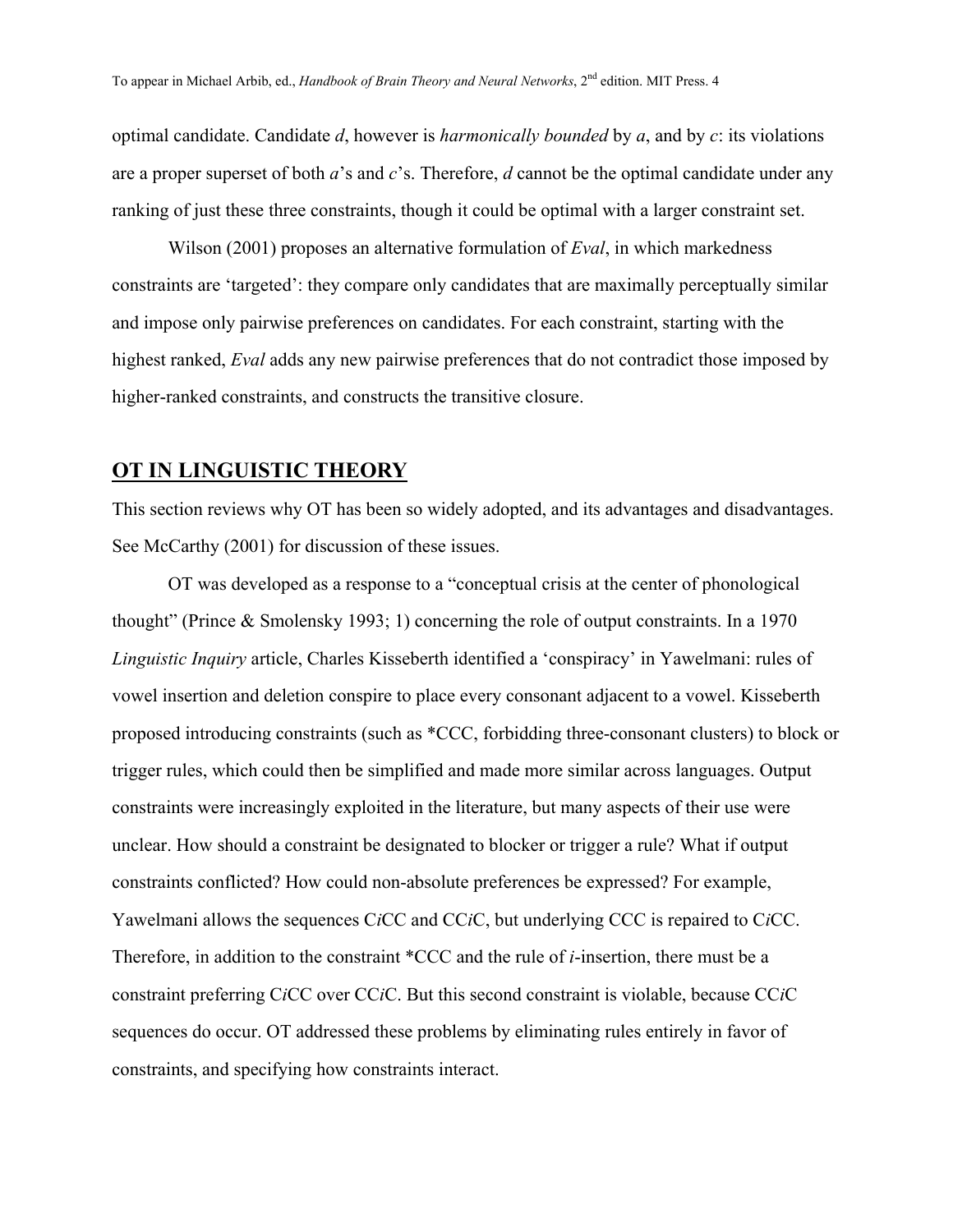One advantage of OT over rule-based theories is that it predicts the emergence of the unmarked ('TETU'): a markedness constraint that is frequently violated in a language may still affect outputs. The constraint favoring C*i*CC over CC*i*C in Yawelmani, for example, is not surface-true (CC*i*C sequences do occur, because high-ranking faithfulness constraints preserve them), but when \*CCC forces a vowel to be inserted, C*i*CC is preferred over CC*i*C. A major contribution of OT has been focusing attention on TETU, of which many new cases have been found.

Another advantage of OT is its straightforward account of what McCarthy calls 'homogeneity of target/heterogeneity of process'. A rule specifies the structure that it applies to (target), and the operation to be performed on that structure (process). It has long been observed, however, that rules applying different processes to the same target tend to occur, crosslinguistically and within the same language. A rule-based theory has no explanation for why a structure should be a recurring target. In OT, however, the explanation is straightforward: there is a markedness constraint against the target, but whether and how the target is repaired depends on interaction with other constraints. In [Figure 1,](#page-12-0) for example, permuting the constraint ranking yields three mini-languages: one that allows CC clusters, one that eliminates them by vowel insertion, and one that eliminates them by consonant deletion. The set of predicted languages that results from permuting the ranking of a group of constraints is its *factorial typology*. A proposed set of interacting constraints is considered viable only if its factorial typology matches the typology of observed languages—that is, it predicts all existent and no non-existent patterns.

In some cases, OT's prediction of heterogeneity of process may be overly exuberant. For example, all else being equal, languages that resolve intervocalic CC clusters by deletion delete the first consonant, not the second. Wilson's targeted constraints close this gap in the factorial typology: with targeted constraints, deleting the second consonant cannot be optimal under any constraint ranking.

OT is at a disadvantage in dealing with opacity. In a rule-based framework, opacity occurs when a later rule either eliminates the structure that caused an earlier rule to apply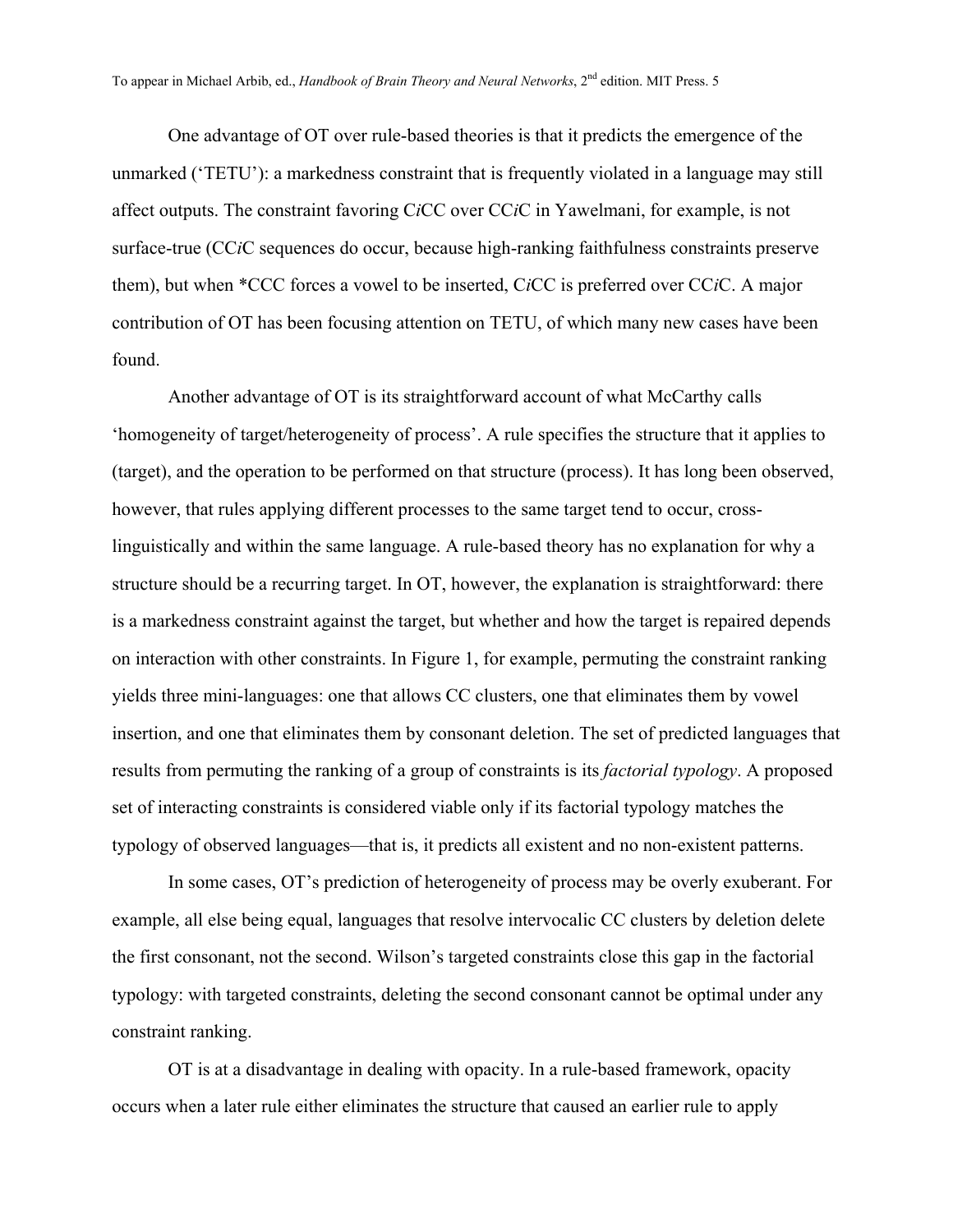(obscuring why the earlier rule applied), or creates a structure that would have caused an earlier rule to apply (obscuring why the earlier rule failed to apply). Standard OT, however, is unable to capture most opacity. Several additional proposals have therefore been made, including harmonic serialism, turbid output representations, output-output faithfulness, sympathy, targeted constraints, and constraint conjunction (see McCarthy 2001, chapter 3, for a survey). The computability consequences of these proposals, in learning and/or generation, remain to be established.

## **COMPUTABILITY OF OT**

#### **Generation**

In rule-based frameworks, generation—mapping input to output, the speaker's task—is straightforward. Each rule identifies target structures in a representation, makes the required change, and passes the result to the next rule. In OT, generation presents a computational challenge, because the candidate set may be infinite (in phonology, it is always infinite, because insertions are unlimited). In that case, *Eval* cannot proceed in the obvious way, by first going through all candidates and totaling violations of the highest-ranked constraint, because that first step would never end.

Eisner (1997), building on earlier work of Mark Ellison, proposes a simple way of dealing with the infinite candidate set: at every point in his generation algorithm, the candidate set is represented as a finite-state automaton (FSA), rather than as a list. This is possible if the candidates and constraints are expressed in Eisner's Primitive Optimality Theory (OTP) formalism.

The winning candidate in OTP can be defined recursively. *Repns* is an FSA that accepts all syntactically well-formed OTP representations of input-output mappings. *Input* is an FSA that accepts mappings from the given input to any output. Intersecting *Repns* and *Input* produces an FSA,  $S_0$ , that accepts well-formed mappings from the given input.  $S_0$  is the initial candidate set.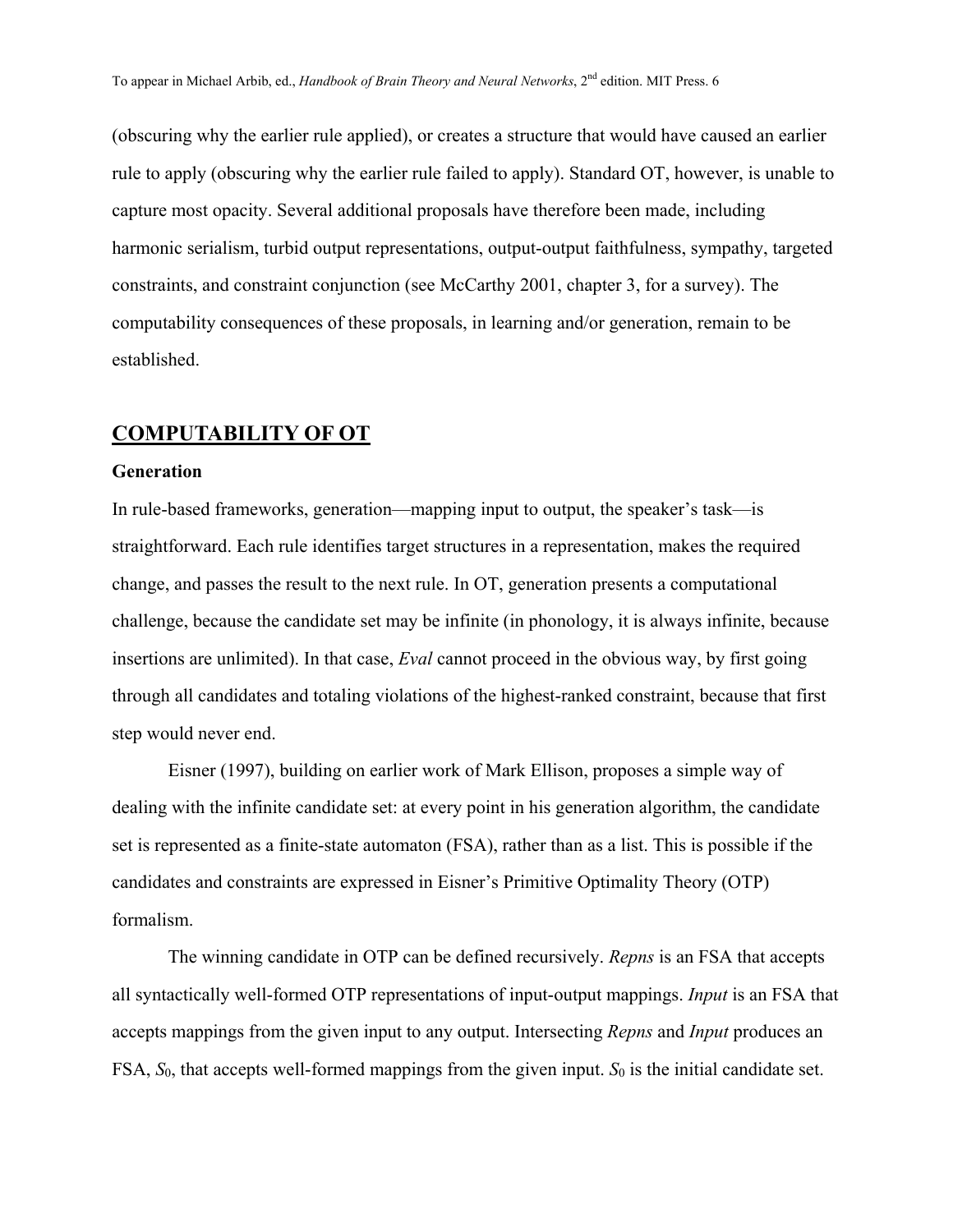Further, define an FSA *Ci* for each of the *n* constraints in the hierarchy, where *C1* corresponds to the highest-ranked constraint. Each *Ci* accepts any mapping, but the arcs that a mapping traverses when it violates CONSTRAINT*i* are weighted.  $C_I$  is intersected with  $S_0$  to produce an FSA that accepts  $S_0$ , but with the arcs corresponding to violations of CONSTRAINT1 weighted. Dijkstra's Best Paths algorithm, which finds the least-weighted path(s) through an FSA, is then applied to  $C_1 \cap S_0$  to yield an FSA  $(S_1)$  that accepts the representations in  $S_0$  that minimally violate CONSTRAINT1—i.e., the set of candidates left after CONSTRAINT1 has applied. Repeating this procedure for all *n* constraints, the winning candidate (or set of candidates, if there are not enough constraints to select a unique winner) is  $S_n$ .

#### **Comprehension**

Comprehension—the listener's task—has been little addressed for standard OT, though Eisner (2000) proposes an algorithm for comprehension under 'directional constraint evaluation'. A comprehension algorithm would yield, for a given output form, the (possibly infinite) set of inputs that would map to that output under the given grammar. The problem is not trivial: the input may contain a markedness violation not found in the output just in case the constraint ranking is such that the violation would have been repaired by a higher-ranking faithfulness constraint, and the result of the repair would be the observed output.

#### **Learning**

Learning—the child's task—includes (at least) two subtasks: building a lexicon and determining the constraint ranking of the target language. If the constraint set is not universal, the learner must also determine what the constraints of her language are; see Boersma (1998) for a model of learning articulatory and acoustic constraints, and Albright and Hayes (1999) for an algorithm that learns morphophonological constraints.

Little work exists on the learnability of the lexicon. Prince and Smolensky (1993) propose 'lexicon optimization': where possible, learners construct lexical representations that are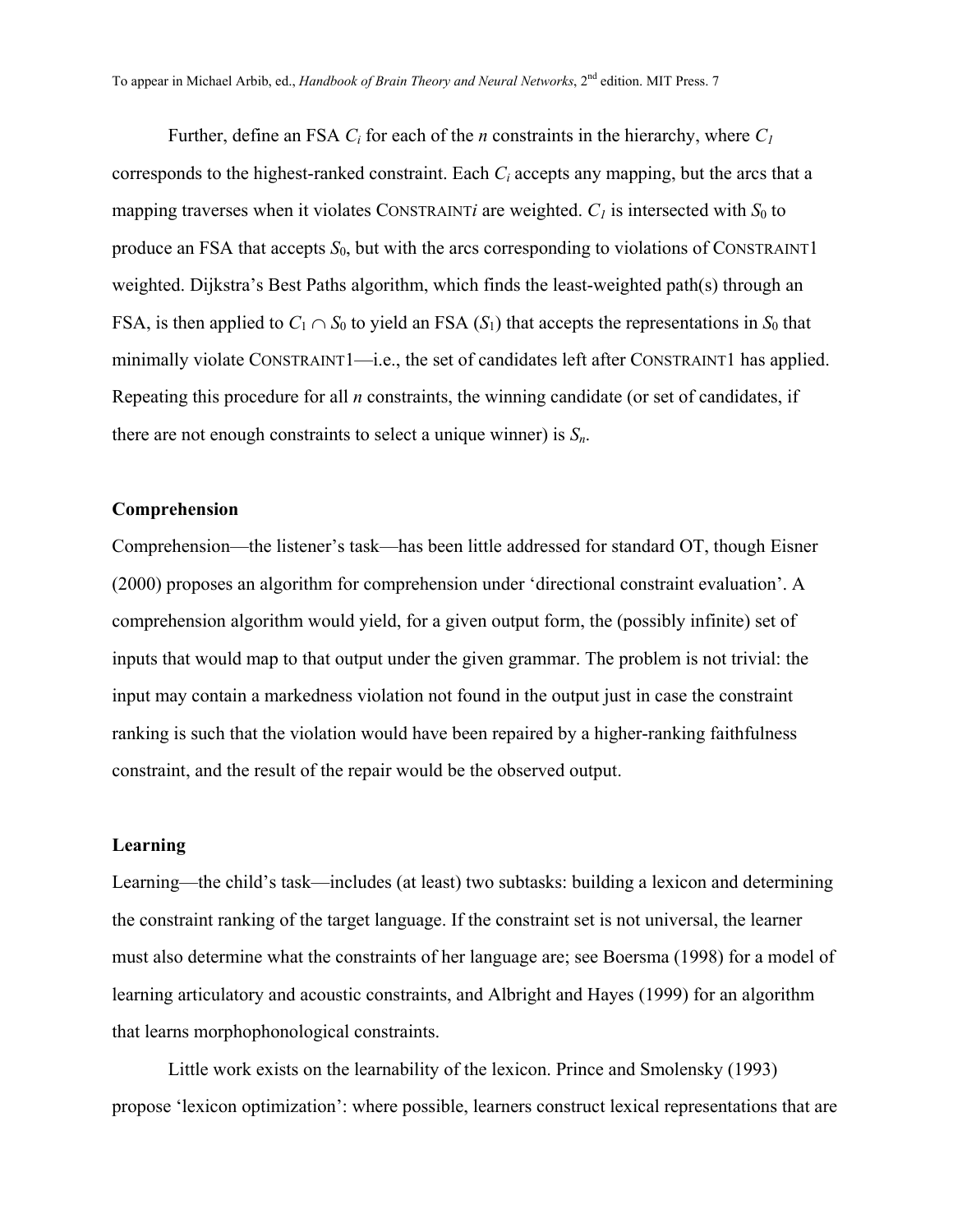identical to the surface representations they hear. When the learner encounters alternations, such as the different pronunciations of the English plural suffix, she must construct a single lexical representation. Curtin (2000) presents evidence that children's early lexical representations are phonetically detailed and do not strip out redundancies; this suggests that lexical consolidation of different pronunciations of the same morpheme occurs relatively late in learning, perhaps after most of the constraint ranking is established.

The problem of establishing a constraint ranking has been addressed more thoroughly. Tesar and Smolensky's Constraint Demotion Algorithm and its variants, described in Tesar and Smolenksy (2000), rank a set of constraints given a set of outputs. The algorithm compares an observed output (presumed to come from a mature speaker) to any candidate erroneously rated as optimal under the learner's current constraint ranking. In order to make the observed output optimal, for every constraint *B* that prefers the spurious output, some higher-ranked constraint *A* must prefer the observed output. If this is not already the case, the learner demotes *B* below *A*. The learner must know the input form in order to evaluate faithfulness constraints; in a more realistic model, some interleaving of input-learning and ranking-learning would be necessary. Variants of the algorithm accommodate the common proposal that the learner ranks markedness above faithfulness unless she encounters evidence to the contrary.

The Constraint Demotion Algorithm finds a ranking consistent with the learning data, if one exists. The algorithm has not been successfully generalized to learn variable grammars (see below), however, and is not robust to occasional errors in the learning data.

# **PROBABILISTIC AND VARIABLE OT**

Intra-speaker variation is common in language: a speaker may produce an utterance differently on different occasions. For example, American English speakers optionally produce [nt] as a nasalized flap (so that 'winter' sounds similar to 'winner'). The desire to capture variability in OT has led to proposals of variable constraint ranking.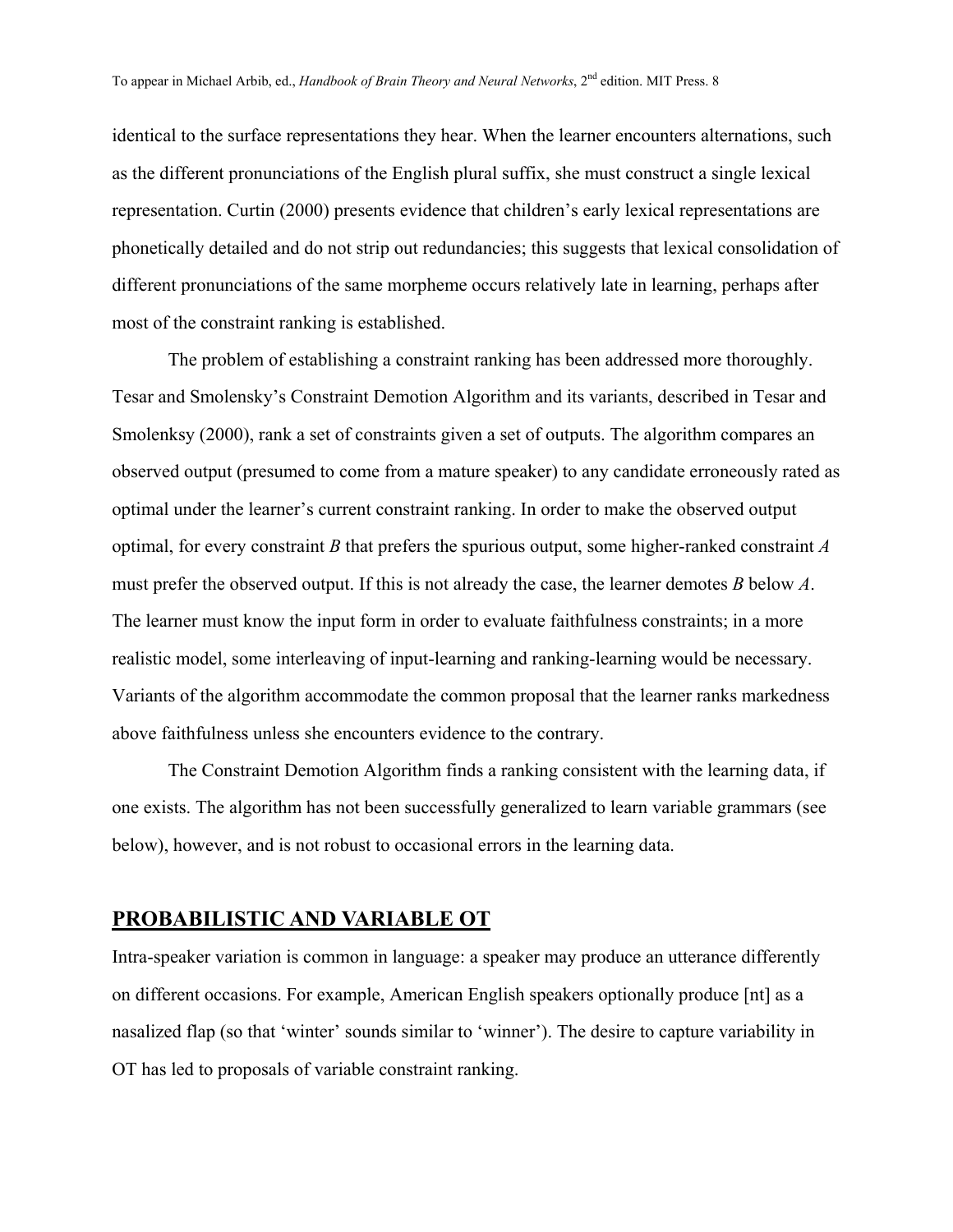Anttila (1995) proposes that a 'stratified' constraint ranking is equivalent to all the linear hierarchies that are consistent with it, and the predicted frequency of a variant is the proportion of linear rankings that generate it. Suppose a language has the stratified ranking  $A \gg \{B, C, D\}$ (i.e., *B*, *C*, and *D* are freely ranked, but below *A*), and a candidate *a* is optimal under both *A*>>*B*>>*C*>>*D* and *A*>>*B*>>*D*>>*C*. The stratified ranking collapses six linear rankings, two of which produce *a*, so *a* should be observed 33% of the time. In a corpus study of Finnish genitive plurals, Anttila found a good match between predicted and observed frequencies of variants. No learning algorithm has been proposed, however, for grammars with free rankings.

Boersma (1998) proposes stochastic constraint ranking—ranking that is neither absolutely fixed nor absolutely free, but probabilistic. Each constraint in an individual's grammar has a ranking value in arbitrary units. For every utterance, the speaker generates effective values for each constraint by randomly perturbing each ranking value slightly. Each constraint is thus associated with a probability density function centered on its ranking value. [Figure 2](#page-13-0) illustrates a mini-grammar in which constraint  $C_1$  is nearly always top-ranked, and  $C_4$  is nearly always bottom-ranked, but  $C_2$  and  $C_3$  are variably ranked, with a preference for the ranking  $C_2 \gg C_3$ .

Stochastic constraint ranking captures fine-grained frequencies. In an Anttilian grammar with three variably ranked constraints, a variant can occur only 0%, 33%, 67%, or 100% of the time, depending on which rankings produce that variant. In a Boersmian grammar with the same three constraints, the variant can occur at any frequency, depending on the ranking values of the constraints. Boersma and Hayes (2001) suggest some cases of very infrequent variants that would be difficult to capture in an Anttilian model, though firm data remain to be gathered.

An advantage of Boersma's model is its learnability. Boersma's Gradual Learning Algorithm can learn stochastic grammars from variable learning data (if the learning data are not variable, the rankings values learned are so far apart that the ranking is effectively fixed). In each learning trial of the algorithm, the learner compares its production to an adult target form. If there is a mismatch, the learner increments the ranking values of all constraints that prefer the learner's incorrect form, and decrements the ranking values of all constraints that prefer the adult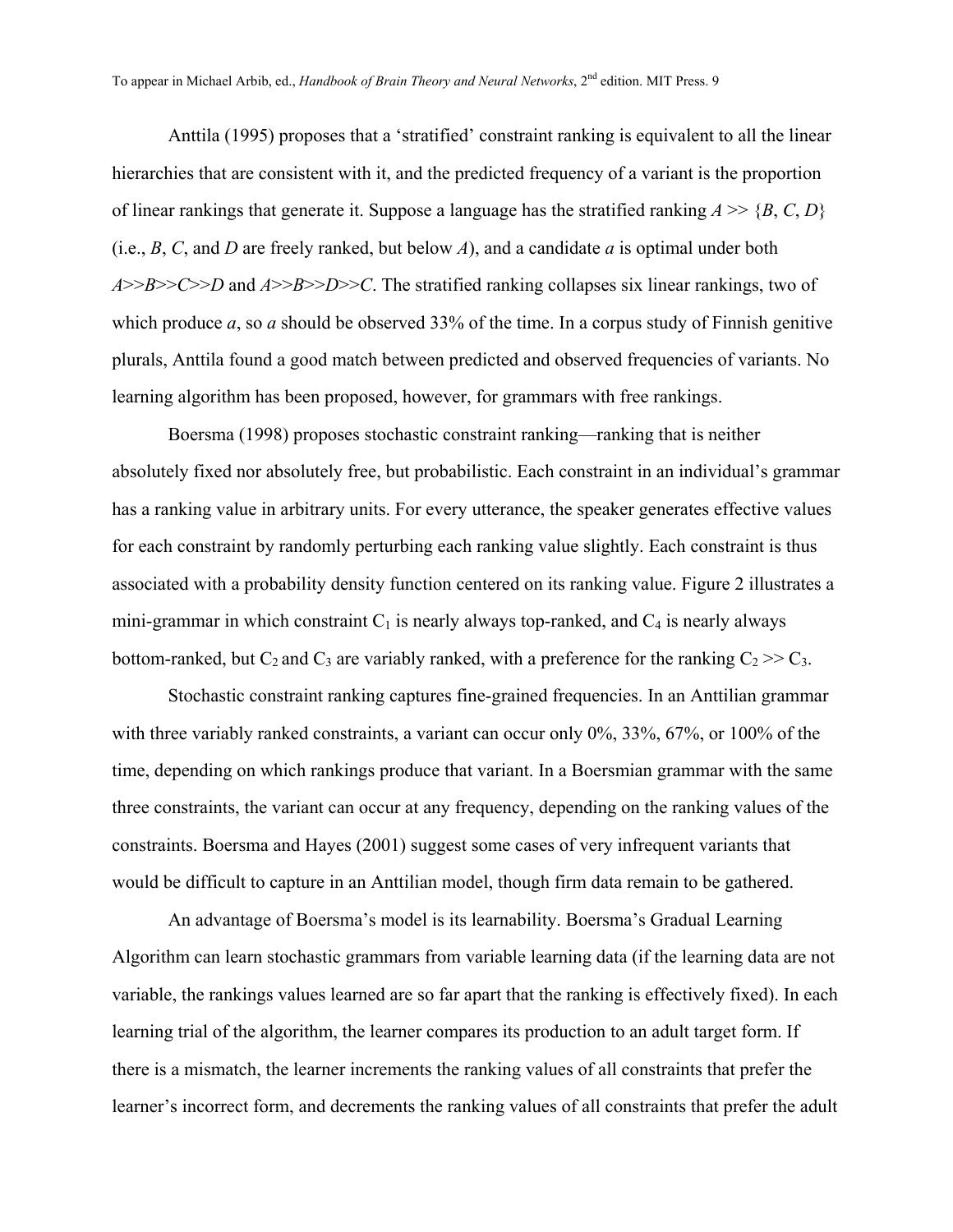form. The algorithm is robust to errors in the learning data; if an erroneous learning datum nudges a constraint in the wrong direction, subsequent data push it back. The Gradual Learning Algorithm can also model the course of acquisition. Curtin (2000) shows how, for the acquisition of prosody, the Gradual Learning Algorithm successfully models variability in children's productions, stage-like progression, and the order in which markedness constraints are demoted.

The Gradual Learning Algorithm can learn rates of variation because conflicting variants exert opposite influences on ranking values. The more frequent variant occurs in more learning trials, so the relevant constraints' ranking values are separated to the degree that the variants differ in frequency. The algorithm is also able to learn rates of lexical variation (situations in which each word's pronunciation is stable, but certain words undergo some phonological phenomenon and others do not), as shown in Zuraw (2000). In Zuraw's model, the resulting grammar has high-ranking faithfulness constraints that ensure the correct pronunciation of existing words, with lexical variation encoded in low-ranked constraints that come in to play in the production and comprehension of new words.

## **DISCUSSION**

OT was partly inspired by neural networks. The ideas of optimization, parallel evaluation, competition, and soft, conflicting constraints are familiar. Prince and Smolensky (1997) discuss the implementation of OT in a neural network. Constraints are implemented as connection weights, and the network implements a Lyapunov function that maximizes 'harmony' ( $\Sigma_{ij} a_i w_{ij} a_j$ : the sum, for all pairs *i*, *j* of neurons, of the product of the neurons' activations and their connection weight). Hierarchically structured representations (e.g., consonants and vowels grouped into syllables) can be represented as matrices of neurons, where each matrix is the tensor product of a vector for a linguistic unit and a vector for its position in the hierarchy. Implementing strict domination (rather than the usual numerical weighting) of constraints remains unsolved, so translation between OT grammars and neural networks is not in general possible, however.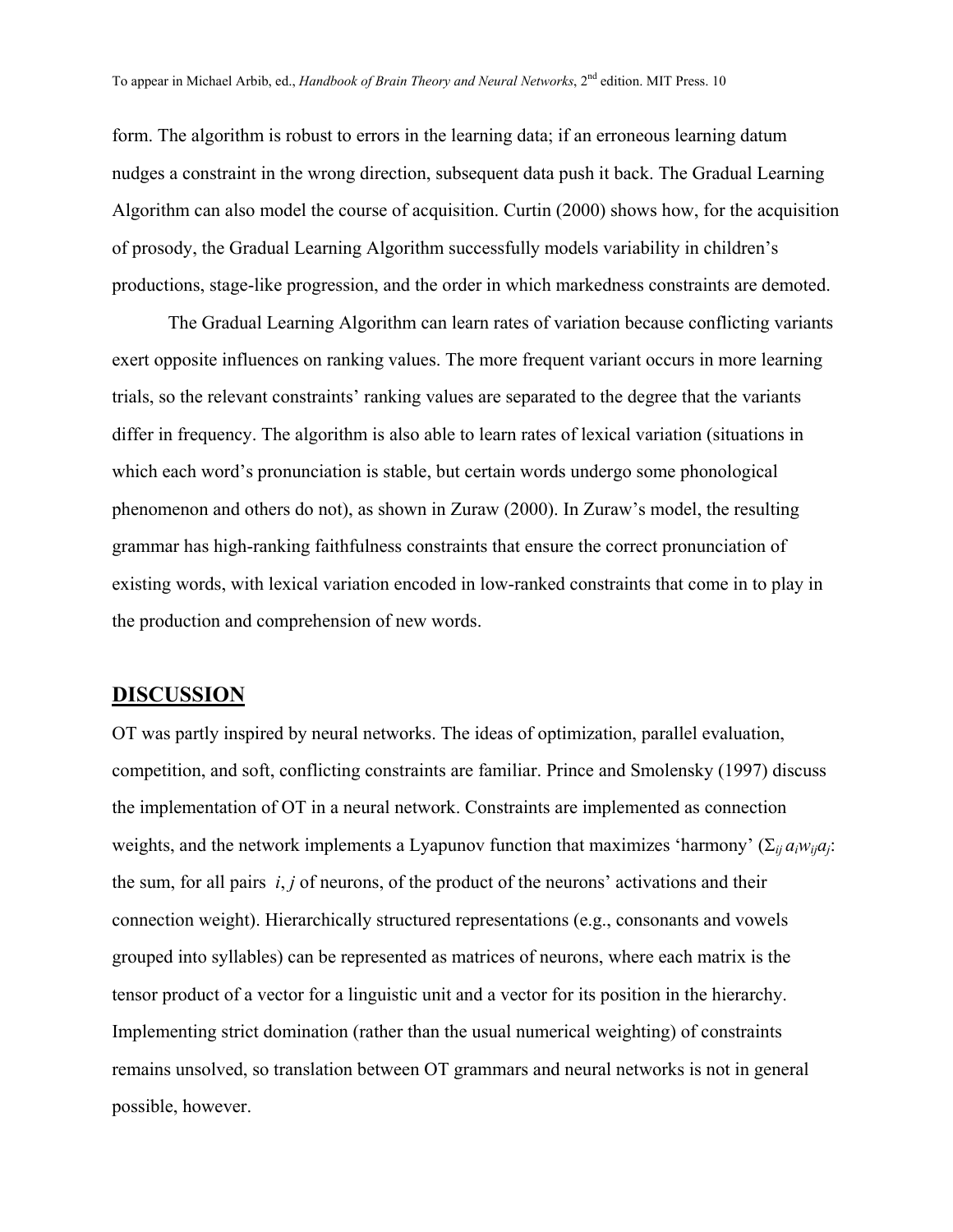To appear in Michael Arbib, ed., *Handbook of Brain Theory and Neural Networks*, 2nd edition. MIT Press. 11

# **REFERENCES**

Albright, A. and B. Hayes, 1999. An automated learner for phonology and morphology, manuscript, University of California, Los Angeles.

Anttila, A. 1997. Deriving variation from grammar: a study of Finnish genitives, in Variation, Change, and Phonological Theory, (F. Hinskens, R. van Hout, and L. Wetzels, eds.), Amsterdam: John Benjamins, pp. 35-68.

Boersma, P. 1998. Functional Phonology, The Hague: Holland Academic Graphics.

\*Boersma, P. and B. Hayes. 2001. Empirical tests of the Gradual Learning Algorithm, Linguistic Inquiry, 32: 45-86.

Curtin, S. 2001. Enriched Lexical Representations and Constraint Organization in a Developing System, Dissertation, University of Southern California.

Eisner, J. 1997. Efficient generation in primitive Optimality Theory, in Proceedings of the 35th Annual Meeting of the Association for Computational Linguistics and the 8th Conference of the European Association for Computational Linguistics, San Francisco: Morgan Kaufmann, pp. 313-320.

Eisner, J. 2000. Directional constraint evaluation in Optimality Theory, Proceedings of the 18th International Conference on Computational Linguistics (COLING 2000), San Francisco: Morgan Kaufmann, pp. 257-263.

\*Kager, R. 1999. Optimality Theory. Cambridge: Cambridge University Press.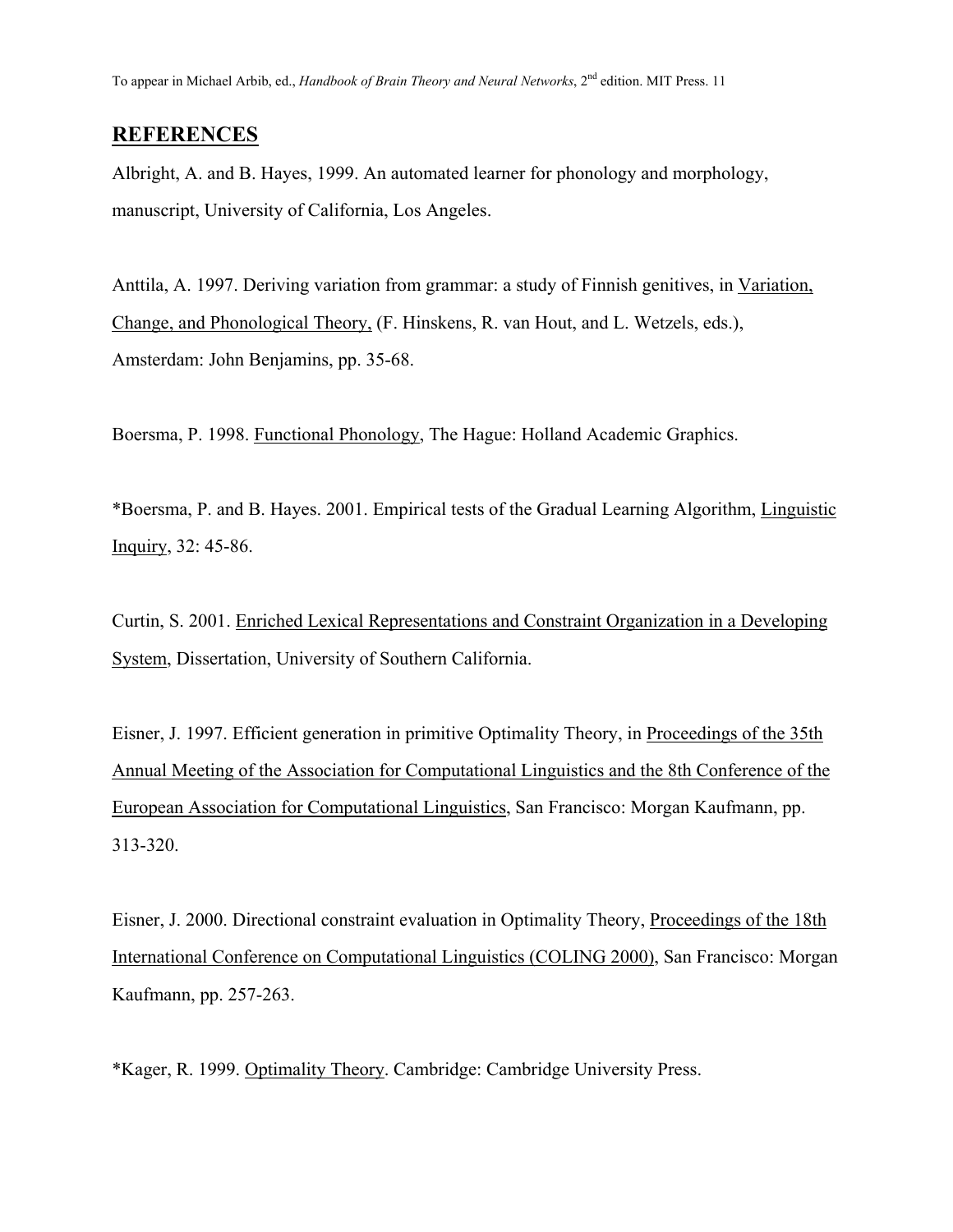\*Legendre, G., J. Grimshaw and S. Vikner, eds., 2001. Optimality-Theoretic Syntax. Cambridge, MA: MIT Press.

McCarthy, J. 2001. A Thematic Guide to Optimality Theory, Cambridge: Cambridge University Press.

Prince, A. and P. Smolensky, 1993. Optimality Theory: Constraint interaction in generative grammar, Rutgers Center for Cognitive Science Technical Report TR-2 [see Kager 1999 for textbook treatment].

\*Prince, A. and P. Smolensky, 1997. Optimality: from neural networks to universal grammar, Science, 275: 1604-1610.

Tesar, B. and P. Smolenksy, 2000. Learnability in Optimality Theory, Cambridge, MA, MIT Press.

Wilson, C. 2001. Consonant cluster neutralisation and targeted constraints, Phonology, 18: 147- 197.

Zuraw, K. 2000. Patterned exceptions in phonology, Dissertation, University of California, Los Angeles.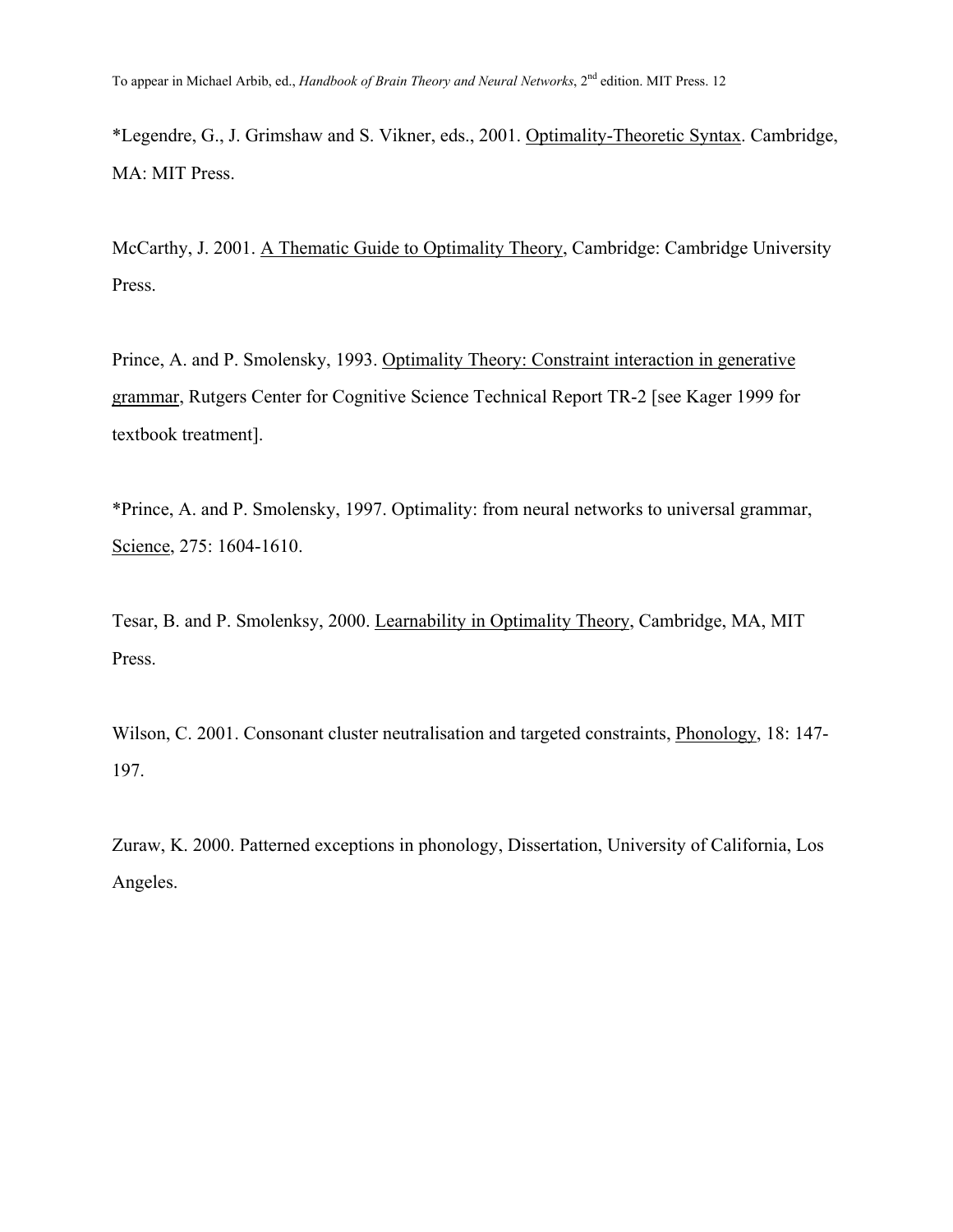To appear in Michael Arbib, ed., *Handbook of Brain Theory and Neural Networks*, 2nd edition. MIT Press. 13

<span id="page-12-0"></span>Figure 1

|               | $\frac{1}{\pi}$ | $*CC$ | DON'TDELETE | DON'TINSERT |
|---------------|-----------------|-------|-------------|-------------|
| a             | [ilip]<br>☞     |       |             | $\ast$      |
| h             | [il]            |       | * 1         |             |
| $\mathcal{C}$ | [ilp]           | $*1$  |             |             |
|               | [ilpi]          | $*1$  |             | $\ast$      |

 $\hat{\dagger}$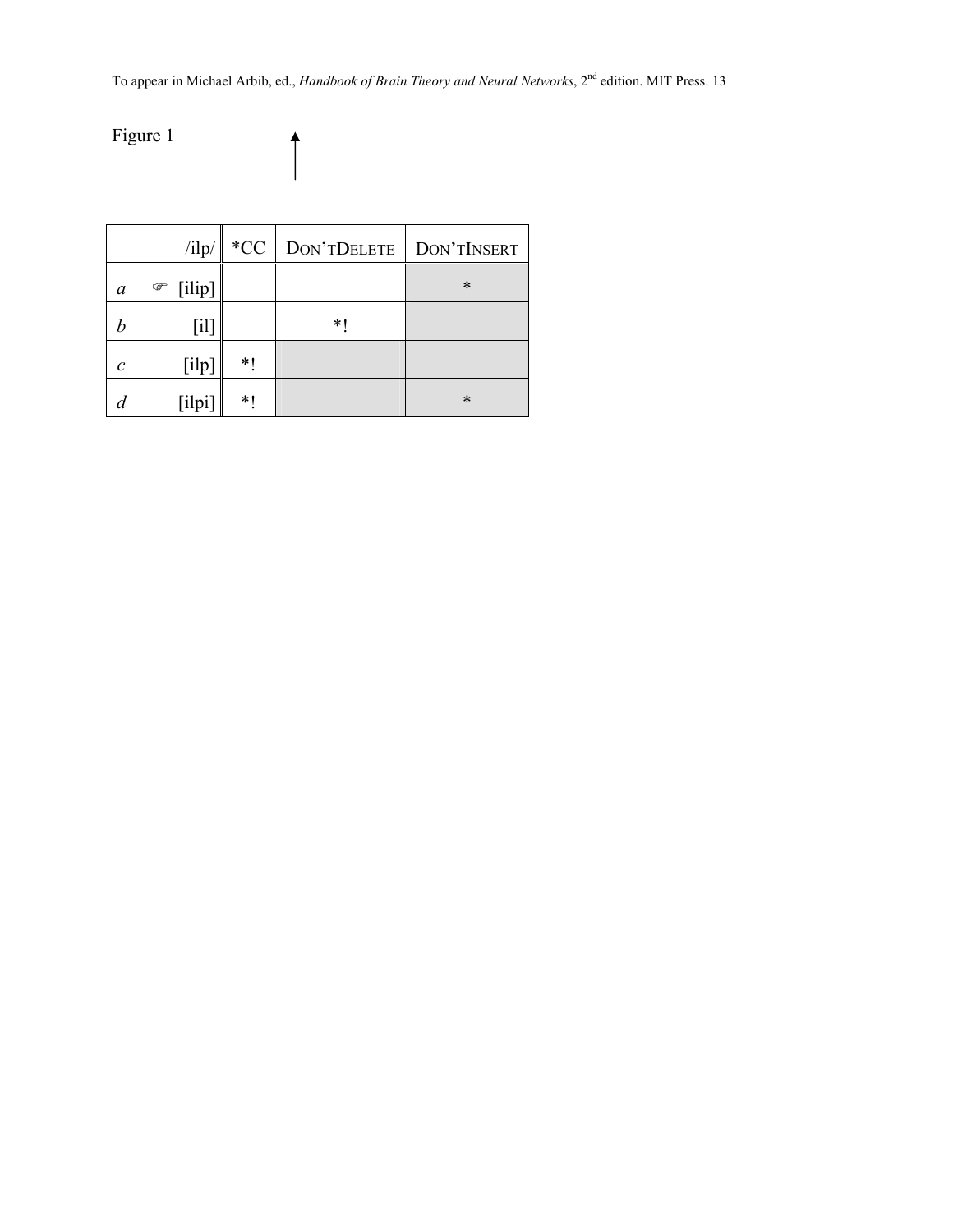<span id="page-13-0"></span>